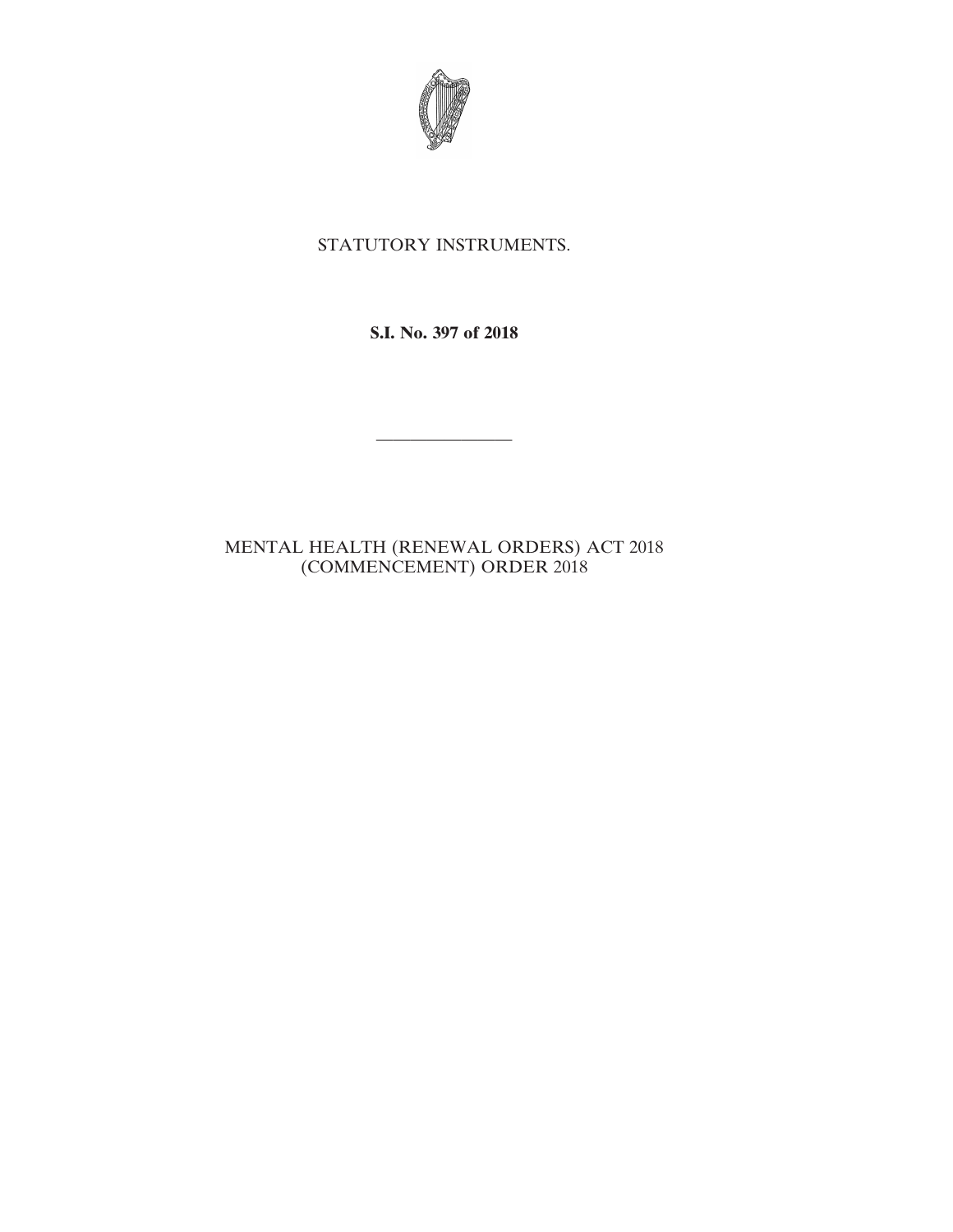2 **[397]**

## MENTAL HEALTH (RENEWAL ORDERS) ACT 2018 (COMMENCEMENT) ORDER 2018

I, SIMON HARRIS, Minister for Health, in exercise of the powers conferred on me by section 9(3) of the Mental Health (Renewal Orders) Act 2018 (No. 23 of 2018), hereby order as follows:

1. This Order may be cited as the Mental Health (Renewal Orders) Act 2018 (Commencement) Order 2018.

2. The 8th day of October 2018 is appointed as the day on which the Mental Health (Renewal Orders) Act 2018 (No. 23 of 2018) shall come into operation.



SIMON HARRIS, Minister for Health.

*Notice of the making of this Statutory Instrument was published in "Iris Oifigiúil" of* 9*th October*, 2018.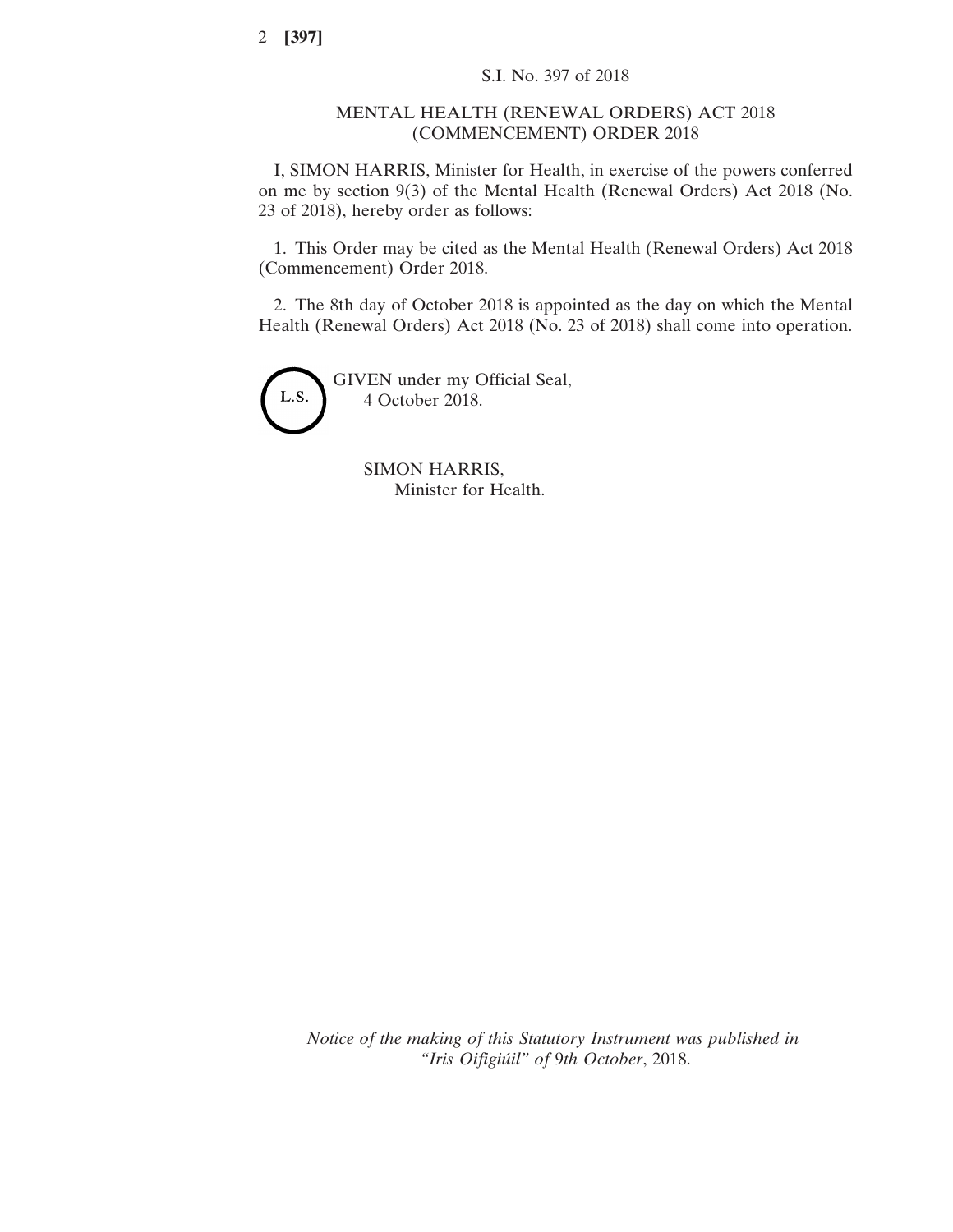**[397]** 3

## EXPLANATORY NOTE

*(This Note is not part of the Statutory Instrument and does not purport to be a legal interpretation.)*

This Order may be cited as the Mental Health (Renewal Orders) Act 2018 (Commencement) Order 2018.

This Order commences all sections of the Mental Health (Renewal Orders) Act 2018 with effect from the 8th day of October 2018.